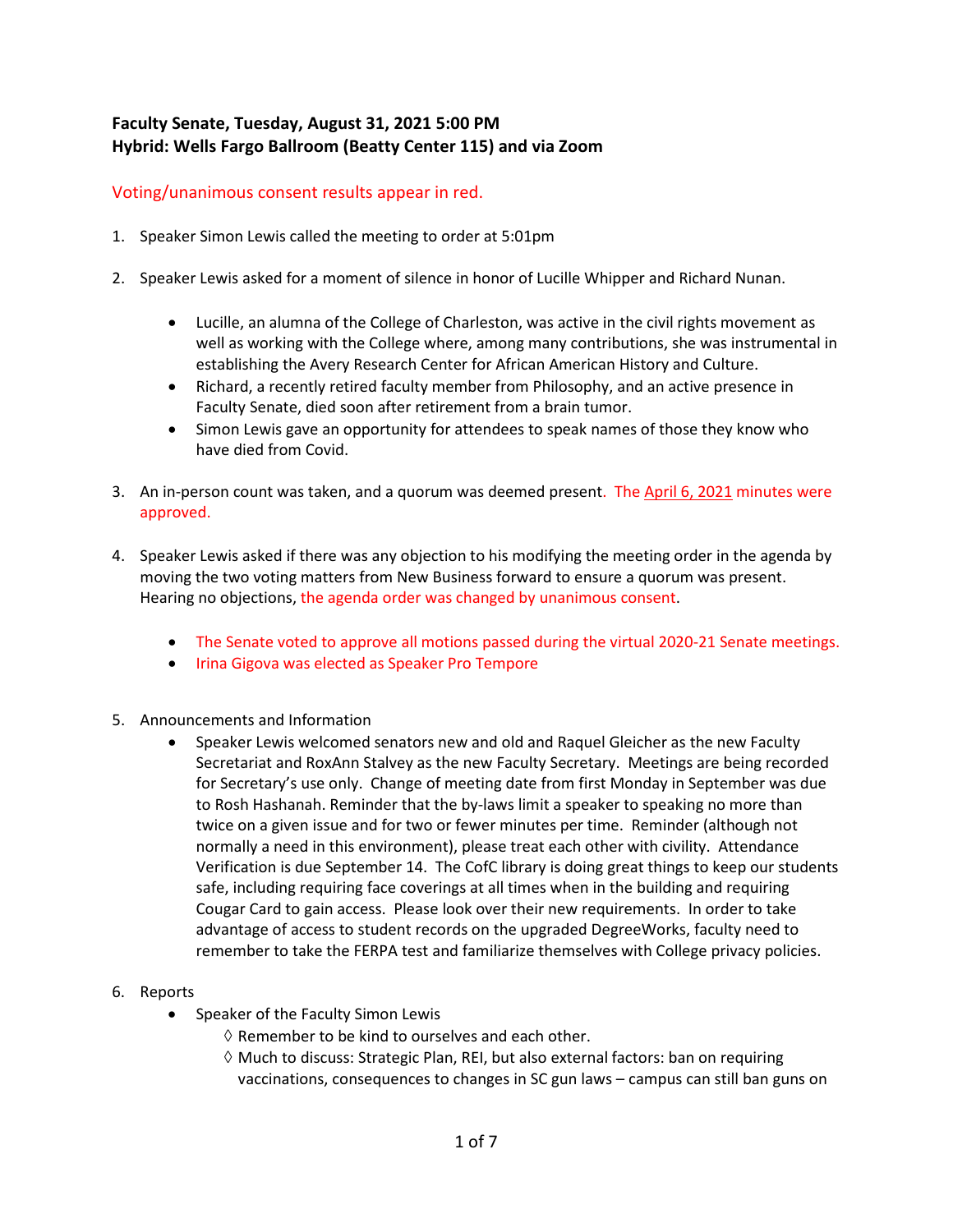campus, REACH Act (on tonight's agenda) which stifles faculty ability to control curriculum.

- $\diamond$  Complimented President Hsu, the administration, IT folks and campus for their commitment to keeping us informed
- President Andrew Hsu
	- ◊ Happy to see us in person since it's been since March 2020. Thank you for all the faculty has done to keep this "great institution going." College has had a very successful year despite the unusual year.
	- ◊ COVID-19 Mitigation Policies
		- ♦ We are still in crisis mode and struggling. Will need us all working together to lead to another successful year.
		- ♦ This semester a bit more difficult as the state prevented us from requiring masks. Supreme Court reversed this and within 2 hours of that ruling the Board of Trustees passed ruling the College could require masks. Since 8/17/2021 the College has required masks while indoors. This will be reviewed monthly.
		- ♦ Cannot require vaccinations for students/employees but as of today we are at almost 74% of our students who are vaccinated. This is better than many other state universities who are around 50%. MUSC is the exception at 95%. CofC is higher than all other institutions in the state.
		- ♦ CofC has provided many incentives to encourage vaccination. 15 employees and 9 students were drawn to receive professional development and scholarship dollars respectively. Names of the winners are not allowed to be announced as that violates privacy rights because it reveals vaccination status, but the winners are encouraged to announce via social media.
		- ♦ Holding vaccination clinics with Johnson&Johnson and Moderna vaccines on campus. Also, providing rapid testing kits to employees as available. 385 kits will be on campus tomorrow (Wednesday 9/1). People on campus are going to local pharmacies to buy kits to give to employees.
		- ♦ Providing free face coverings and N-95 masks. Have 25,000 maroon cloth masks that can be given to students. Get them from Central Stores. Faculty can get those masks to give to students who are without.
		- ♦ Asked students to upload proof of vaccination or negative test. 97% of students have complied. They are chasing the rest. Those students' Cougar Cards are no longer active and there is a hold on their account preventing registration. Dr. Hsu is also considering fines. He is not a fan of these punitive measures but must do things to keep the campus safe.
		- ♦ Questions: (Response, as applicable, italicized)
			- a. Thomas Ivey Senator from Mathematics Students need to be reminded to wear masks over their noses. He asks that official announcements should encourage this. *President will get that added to Vax on Bricks and in future communications*
			- b. Lisa Covert guest from History, president of AAUP question about high temperatures in the classroom that make it difficult to teach – thinks the drop in masks being properly worn may be partly due to the heat of the room. What are the College's short-term plans? *President Hsu walked around to classrooms*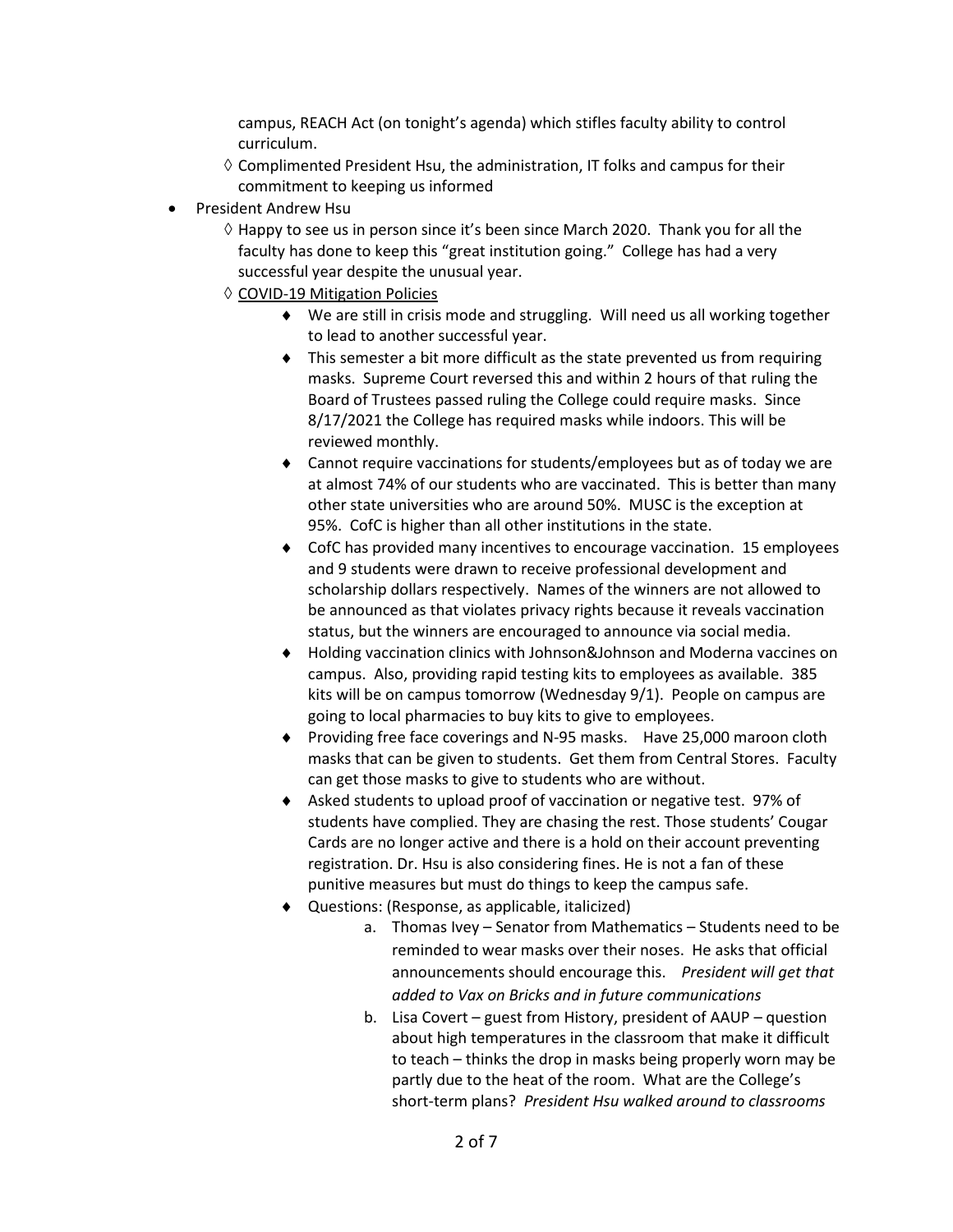*on Monday and went to Maybank first floor where temperatures were high. Spoke with VP for facilities who is searching for temporary solutions. This has been a problem in the fall each of the three semesters he has been here. He too is frustrated and ties it to the lack of budget earmarked for facilities work. Starting last year \$3M has been allocated for maintenance – note that paint and the look of buildings has improved, but it will take probably 5-10 years to fix all of the problems. Planning to put \$1M this year into HVAC preventative maintenance so that parts can be pre-ordered. John Morris added that Maybank has temporary replacement bearings, replacing chillers in Bell and Johnson Silcox. \$1M will renew some old infrastructures*.

- c. Elisa Jones guest, History Has the College spoken with public health experts to give Chairs and faculty/instructors guidance for when class/community/campus spread indicates that it might be time to move a class online? Or alternatively, does the College have a situation in mind that is the tipping point for going online? It is great to give faculty flexibility to make that decision since it might depend on classrooms and the type of class, but guidance seems like it would prevent a major outbreak. – *President Hsu: giving faculty authority to move classes online as desired, consulting with health care experts – none able to give a number that says when to adjust to online, continue to consult and listen to CDC and DHEC; last year's high-water mark was 250 active Covid cases and CofC was able to handle the situation. Saw a spike at start of semester, as expected, which topped at 62 cases much less than last year's "high water mark"; hoping to never get as high as last year again. Hoping for best but prepared for the worst.*
- *d.* Jacob Steere-Williams Guest, History -- Can faculty move class online? *Provost Austin: Yes if one or more students tests positive in the class. Also, if a faculty member has a family member that you are caring for at home, you can also move class online.*
- *e.* Irina Gigova, Senator, History Is that the decision of individual faculty? Do I have to talk to my chair or just move it? *Provost Austin: She would hope a faculty member would let the chair know and would hope that the chair would notify the Dean, but only for their information. The decision is up to the faculty. President Hsu: Make certain to let your students know that it is only temporary during quarantine*
- *f.* Bob Mignone SSM Senator, Math department How will we know if a student has Covid? *Bridget McLernon-Sykes: Good system that has been in place for letting faculty know via the contact tracing team. They get data from registrar where they are looking for trends in classroom*
- *g.* David Hansen Marketing and Management, guest What if a faculty member doesn't feel safe? *Provost Austin: If faculty*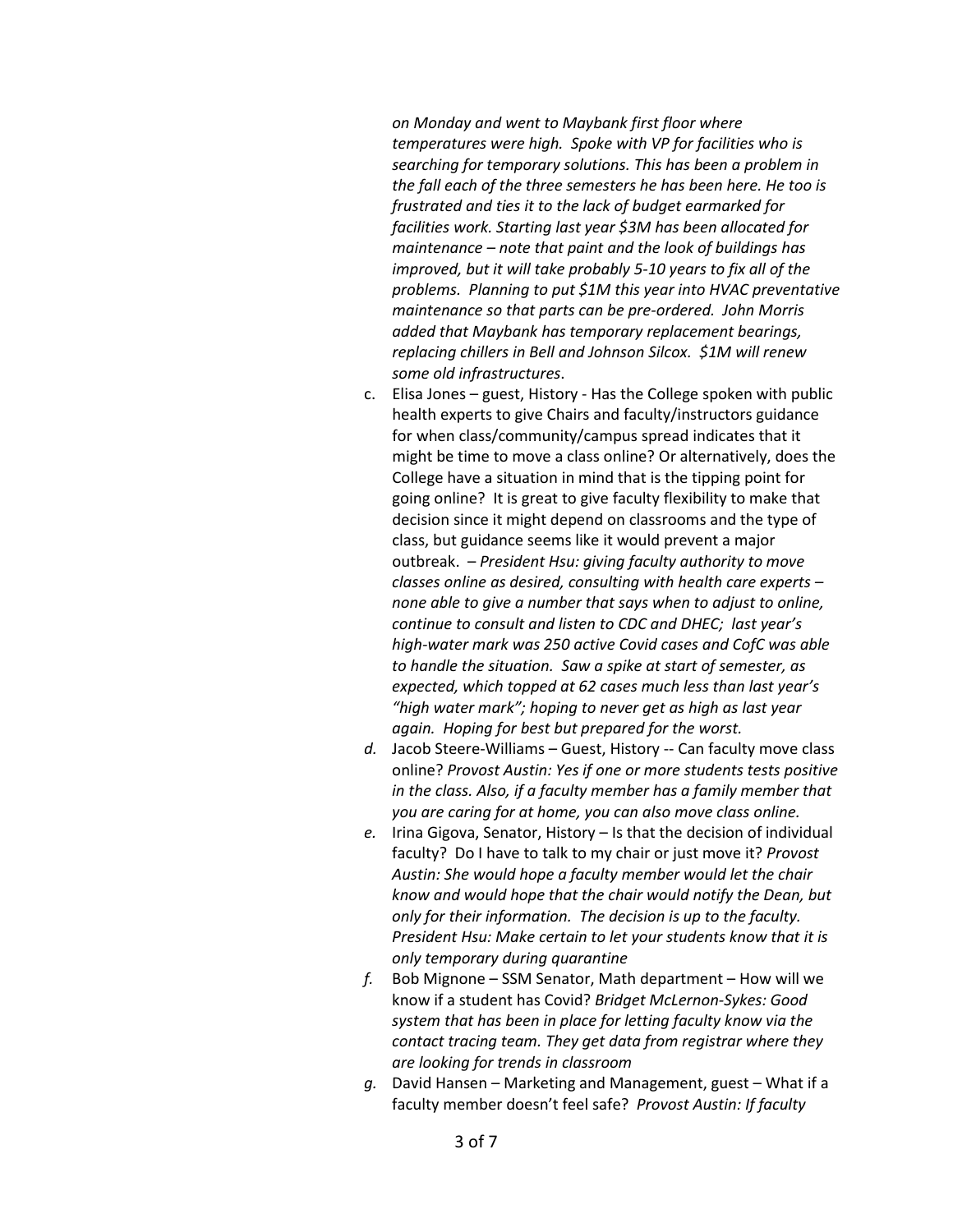*member has concerns about their own health, they should contact HR on the possibility of qualifying for an accommodation to allow them to teach online. 8 faculty have requested, 6 have been approved and 2 are waiting for physician paperwork.*

- h. Lisa Covert Wondering if more frequent testing on campus? *Bridget McLernon-Sykes: Encourage students with symptoms to reach out to Health Services as they can test all day long every day at Health Services. CofC has a Covid management team that can perhaps consider more tests, but the College hires a third party to do those tests.*
- Positive notes to end on
	- ◊ Last year, CofC did really well thanks to hard work of the faculty. Clemson had 15 furlough days, USC one-time pay cut, Winthrop and Coastal had 20 furlough days, and MUSC laid off 900 employees while the College of Charleston had a small surplus last year with no furloughs nor any reduction in take-home pay – only furloughs were volunteers including President Hsu and some of his leadership team to show that they were in support of the struggles. Not expecting any fiscal burden this year. This shows the importance of planning and vision and the strategic plan.
	- ◊ Strategic Plan
		- ♦ Pillar I Student Success: Retention was the focus for last year: fall to spring retention improved and hoping fall to fall retention data is strong. Every 1% retention rate is worth \$.5M to bottom line. Software solutions being implemented to assist students in academic success. Focus on improving student well-being and have hired new Counseling Center Director who starts in October. Adding a second-year experience this fall.
		- ♦ Pillar II Academic Distinction: Center for Excellence in Teaching and Learning has been established with Margaret Hagood as director.
		- ♦ Pillar III Employee Success: Employee tuition program, cost-of-living increases (3 % - 2.5% of which came from the state and .5% from the College), Strategic Merit Raise Exercise – in last year's survey 60% of faculty said they were underpaid – so also allocated some funds for merit raises. Capped raises at no more than 15%.
	- ◊ New and Noteworthy:
		- ♦ Passage of DP/U language in proviso to allow universities like CofC to offer up to 5 terminal degrees;
		- ♦ Increased state funding to 2008 funding level which was the high-water mark.
		- ♦ Athletics and Academics are winning awards
		- ♦ This past year was record-setting: applications were up from 12,477 in 2019 to over 20,000 applications in 2021. Decided to take more students this year and accepted a few more freshmen (2476), which is the highest number in College history. Future goal is still 2300 per year.
		- ♦ Philanthropy: \$20.2M in new commitments, the highest ever figure and up from \$17.7M last year which was itself an increase from \$15.8M in 2019; 6 seven-figure gifts received.
	- ◊ Questions: (Response italicized)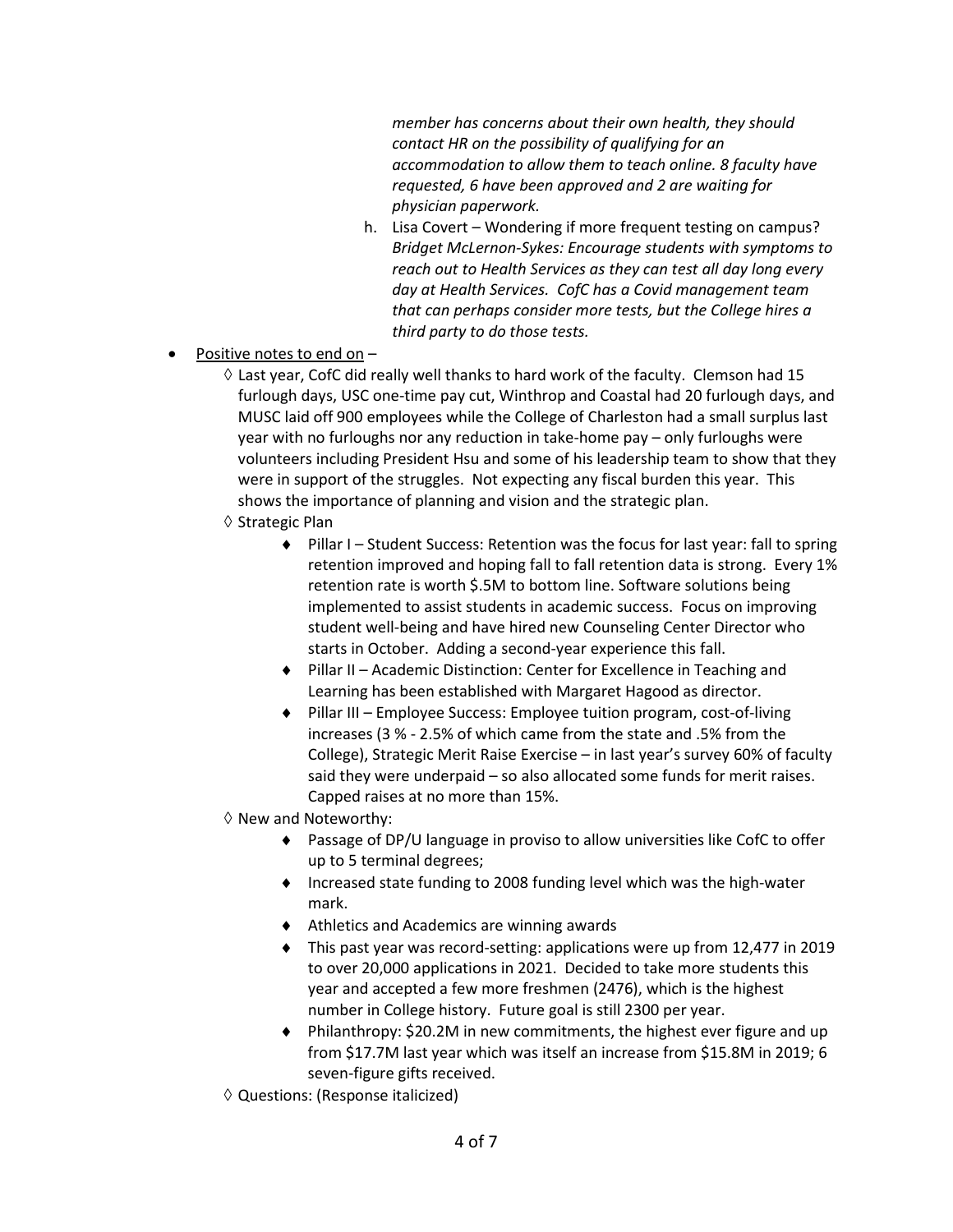- ♦ Jacob Steere-Williams guest, History: Where I'm seeing a worrying disconnect, is that the R&D budget in my department has been slashed to a historic low in the last decade (\$1000 or less per faculty). How are we supposed to realize this success in light of decreased faculty R&D funds? *President Hsu: Didn't realize this had been reduced, but this is controlled on departmental level not by the president. However, if College increases fundraising then there will be more funds for R&D. Administration is considering a new model where each School will become a revenue center (Responsibility Center [RCM] Model) and as long as your School raises and invests in R&D your R&D funds will increase.*
- ♦ David Boucher Biochemistry, Senator: Did pay increase extend to adjunct? *Hsu: No. Austin: Trying to see if we have financial ability to increase for this year.*
- ♦ Irina Gigova History, Senator: Will faculty be able to review the RCM model? Also, thanks to leadership for all they have done this year. *Hsu: Yes. We are leaning on external specialists to help with this. Plan on multiple town-hall meetings..*
- ♦ Nathaniel Walker, Senator for Art & Architectural History: Will schools have any control over the revenue gain system—in other words, for tuition rates? *Hsu: No local control on tuition rates; that is up to the Board of Trustees.*

## 7. New Business

- <See above for new business related to votes moved to the start of the meeting>
- REACH Act Claire Wofford Associate Professor in Political Science, Guest Reinforcing College Education on America's Constitutional Heritage Act (REACH Act) – SC legislature requires 3-credit class in American History, American Government, or some other course where students must read at a minimum: Constitution, Declaration of Independence, Emancipation Proclamation, five essays from Federalist Papers, one document foundational to African American Freedom Struggle – Provost and Speaker identified 12 courses at CofC that would satisfy the Act for this year and were forced to identify these courses quickly because of the time line in place from SC legislature. Prof Wofford believes universities are traditionally protected from government legislature of curriculum, but with the REACH Act SC legislators have prescribed which parts of American history must be taught, violating faculty rights to academic freedom. The Act also violates the 1<sup>st</sup> Amendment in Prof. Wofford's opinion – government isn't allowed to regulate what you say or compel you to speak but she feels that the REACH Act does exactly that by compelling faculty to speak on certain prescribed texts and usurping our ability to determine if some other documents or projects might be more engaging or better suited than simply reading the documents prescribed; Most troubling is the "slippery slope" possibility that failing to challenge this Act could encourage the state legislature to dictate more content in future for other courses.
	- ◊ Comments
		- ♦ Lisa Covert, History, guest Thanks for bringing the topic up. Dr. Covert encouraged Senators to consider a resolution related to the Act. It is on the agenda for the AAUP state-wide conference on September 11.
		- ♦ Suanne Ansari, guest, Chair of General Education Committee, explained that her committee, in order to comply with the REACH Act, will have to review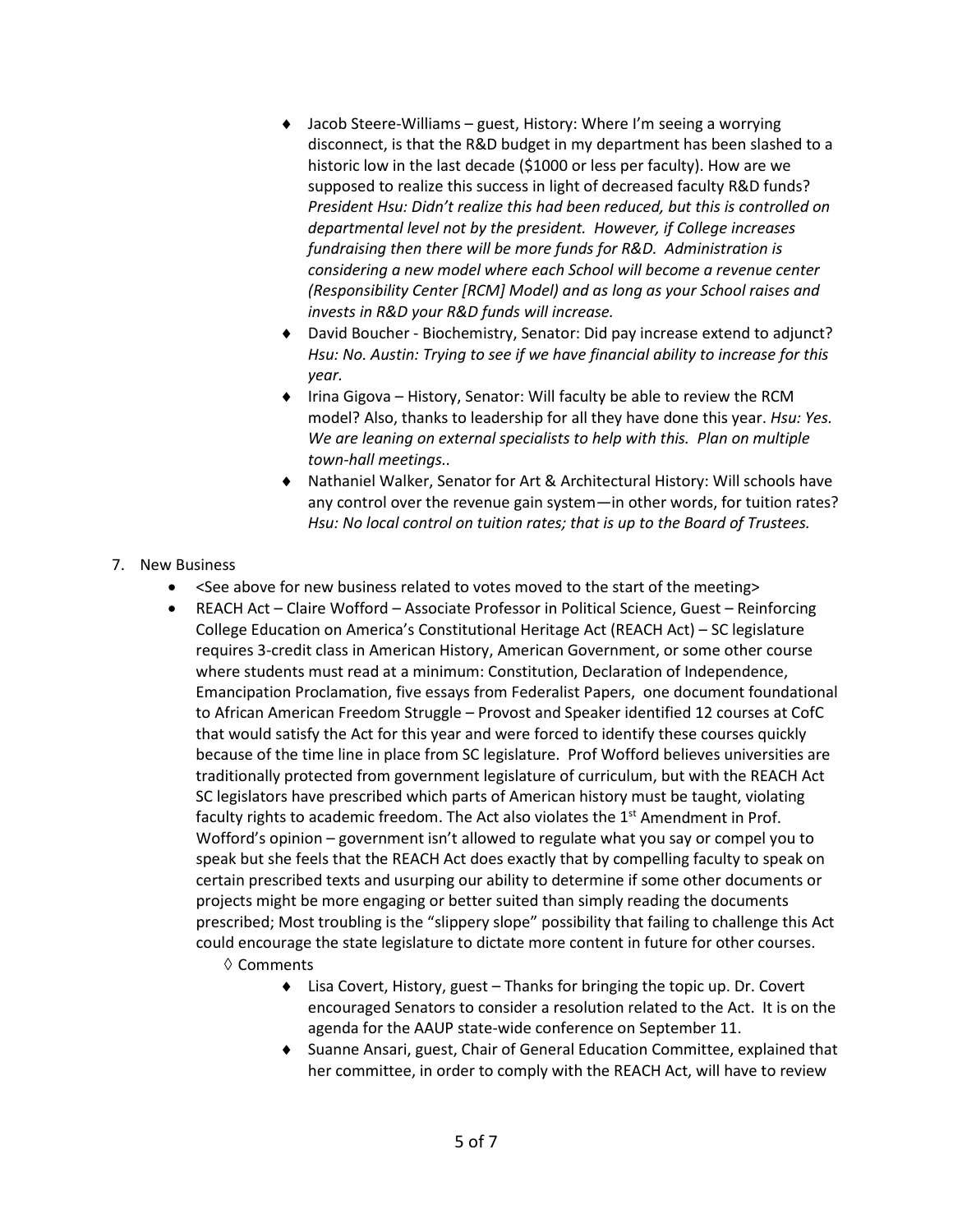course proposals to satisfy the Act. She hoped Faculty Senate will consent to review standards for approval in Curriculog.

- ♦ Speaker Lewis thanked committee chairs.
- Sustainable Literacy Institute Laura Turner, Theater, guest Based on what she hears, she believes Darcy Everett will retain her position but Todd LeVasseur will lose his job at the end of this year. (He did not ask her to speak.) QEP program is ending but she does not believe SLI should end. For example, QEP initiative led to FYE program and peer advisors. She noted our core commitments which include "sustainable solutions" and "diversity & equity". Sustainability education creates gains in our students and allows for education of our faculty. She shared data showing that CofC students are at or above the national average in understanding sustainability concepts. Also concerned that sustainability content is being shifted to Facilities Management away from academics. Encourages retention of the SLI program and the retention of Todd LeVasseur who has "shouldered \$.5M QEP successfully while being a temporary employee". Dissolving SLI seems counter to our College's strategic plans. Hopes Senate will support this.
	- ◊ Questions/Comments: <Responses italicized>
		- ♦ Irina Gigova history, senator: Didn't know there were plans to close SLI, can we hear more? *Provost Austin: Thanks, Laura, for bringing forward. There are no plans to move away from the institution's commitment to sustainability. Dean Knotts and others talking about creating a major in environmental studies and sustainability. The College is a SACS COC accredited institution, and SACS expects we will institutionalize results of QEP. We have 1.5 years to turn in that report and are then required to have the next QEP in place. Creating a major in this area is the way CofC is planning to institutionalize the current QEP. Further, moving the experiential piece to Facilities Management provides a way that students can have hands-on learning; this is in keeping with most other institutions. Margaret Hagood will be working with current QEP director to solidify. Since Provost Austin and Laura met last year, she was surprised to discover that a previous Provost had authorized a tenure-track position in this area – she's researching this more. Dr. Austin stressed the takeaway: "There is a firm institutional commitment to doing more and doing better and making this a signature program at the College of Charleston."*
		- ♦ Allison Welch Biology, guest: 90 faculty across 34 departments have been trained in Sustainability. Data from before the creaton of the QEP showed that our students were mostly below national average. What is our plan to institutionalize the QEP? Dr Welch explained that her hope is to have 1) an SLI that helps educate faculty and 2) dedicated programs in sustainability.
		- ♦ David Hansen, Management & Marketing, guest: SLI should not be moved to Facilities but should be in Academics. *Provost Austin: Agrees, academic concepts need to be taught in the classroom. The experiential piece, which may be managed through facilities or through the community, gives students an opportunity to experience what they learn in classroom.*
		- ♦ Kris de Welde Women & Gender Studies: (Copied from typed comment in Zoom) "It is confusing to me if there is a plan to institutionalize academic aspects of the QEP why the Director and sustainability affiliated faculty have